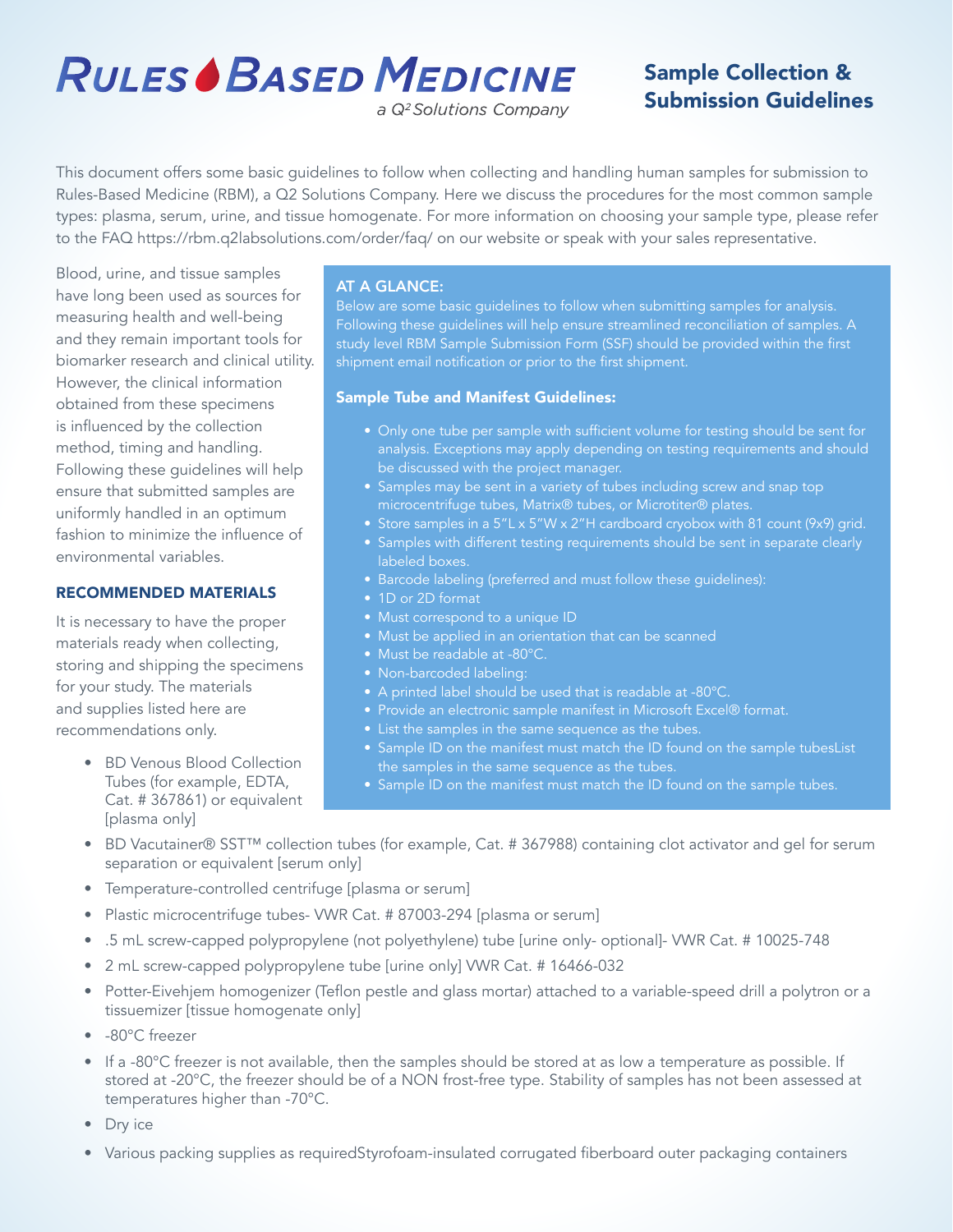# COLLECTION PROCEDURE

The collection procedures required vary according to the type of sample being collected. Refer to your sample type below for specific instructions.

#### Plasma

Whole blood samples should be collected by properly trained staff. Samples should be collected in BD Venous Blood Collection Tubes (Cat. # 367861 or equivalent). Immediately following collection, the samples should be mixed gently by inverting the tube four to five times to distribute the anticoagulant. To separate the plasma from the cells, centrifuge the collection tube for 10 minutes at 1,300 xg (or according to the manufacturer's instructions) using a temperature setting of 25°C, within a maximum of 2 hours after collection. We recommend centrifugation within 30 minutes of collection. The plasma should be aspirated by pipette and stored in plastic microcentrifuge tubes. Do not collect the buffy coat which is at the interface between the plasma and the red cells.

#### Serum

Samples should be collected in plastic BD Vacutainer® SST™ collection tubes (Cat. # 367988 or equivalent). Following collection, the samples should be allowed to clot in the collection tubes for a minimum of 30 minutes at room temperature. Serum should be separated from the clot by centrifuging the collection tube for 10 minutes at 1,300 xg (or according to the manufacturer's instructions) using a temperature setting of 25°C, within two hours of collection. If a fixed angle centrifuge is used the time should be increased to 15 minutes. The serum should be aspirated by pipette and stored in plastic microcentrifuge tubes.

#### Urine

Urine samples, at least 25 mL, should be collected into a sterile, screw-capped polypropylene container. If a pour-off tube is used, we recommend using a 2 mL screw top polypropylene tube..

First Morning Specimen - This is the specimen of choice for biomarker analysis, since the urine is generally more concentrated (due to the length of time the urine is allowed to remain in the bladder) and, therefore, contains relatively higher levels of biomarkers. Also called an 8-hour specimen, the first morning specimen is collected when the patient first wakes up in the morning, having emptied the bladder before going to sleep.

Spot Urine - This is the specimen most commonly sent to the laboratory for analysis, primarily because it is the easiest to obtain and is readily available. This specimen can be submitted for biomarker analyses, although it is not the specimen of choice. Spot specimens can sometimes give an inaccurate view of a patient's biomarker levels if the specimen is too diluted and analyte values are artificially low.

24-hour collection – If 24-hour urine collection is required then the collection containers must be amber colored (to protect from light) and contain an antimicrobial agent. These preservatives may include: boric acid (preferred), hydrochloric acid, acetic acid, and toluene. It should be noted, however, that the stability of most biomarkers has not been established for this collection type.

# Tissue Homogenate

Tissue samples should be collected, weighed, and added to lysis buffer (100 mg of tissue per 900 μL lysis buffer). Our recommended lysis buffer is 50mM Tris-HCl with 2mM EDTA, pH 7.4. If the samples are not homogenized immediately then the samples should be frozen in liquid nitrogen and stored at -80°C. While EDTA is a good inhibitor of divalent metal requiring proteases, you may want to minimize other protease activity by adding the following inhibitors: aprotinin, antipain, leupeptin, and pepstatin A (all at 1μg/mL) and 2mM PMSF(phenylmethylsulfonyl flouride).

Tissues may be homogenized using a Potter-Elvehjem homogenizer (Teflon pestle and glass mortar) attached to a variable-speed drill, a polytron or a tissuemizer. During the homogenization process, the tube should be submersed in an ice bath to maintain the sample at 2-8 °C. Following homogenization, the tissue preparation is centrifuged for 2 minutes in a microfuge at 13,000 xg. Making sure that the cell pellet is not disturbed; aspirate the supernatant.